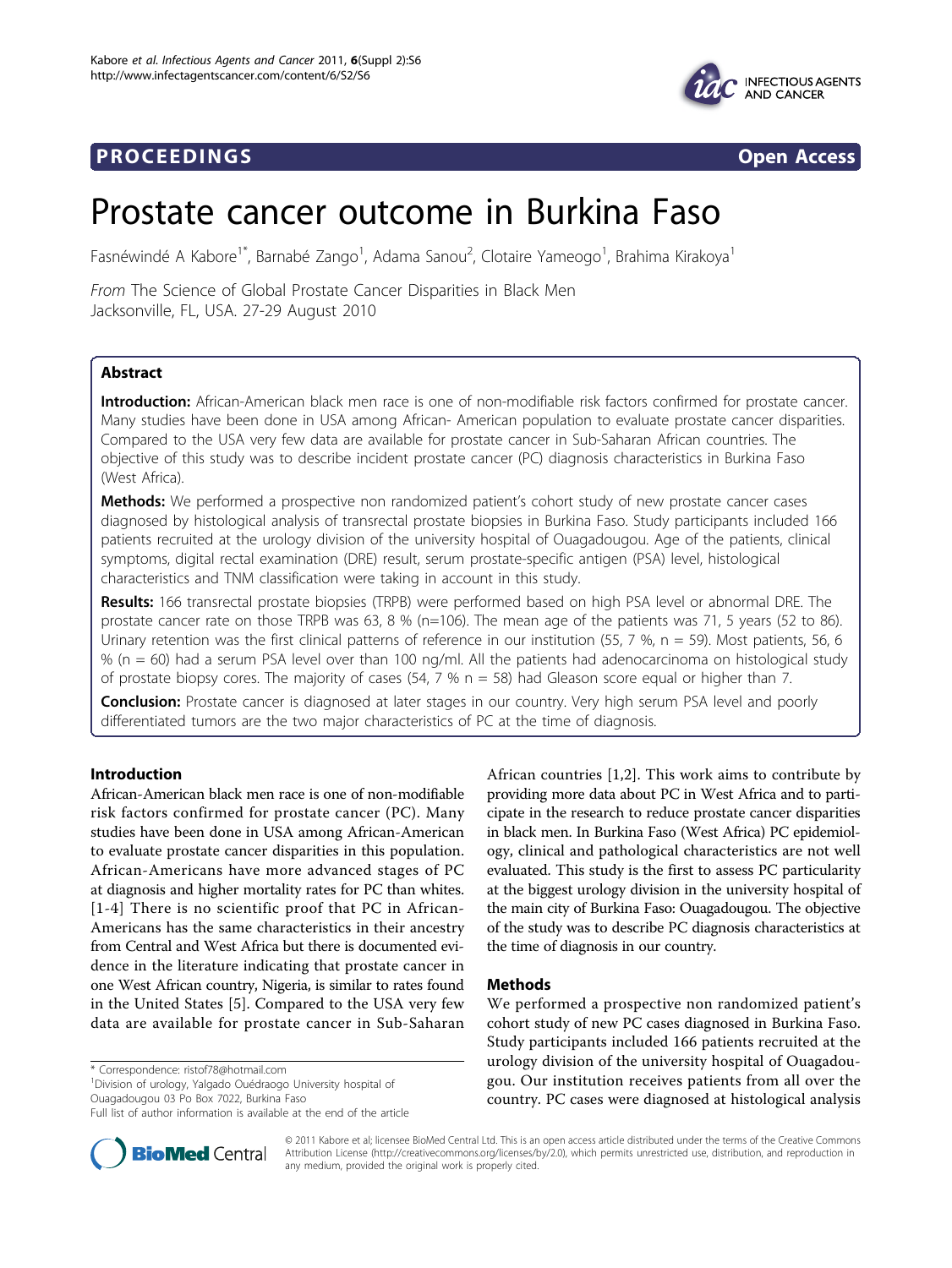of transrectal prostate biopsy (TRPB) core among 166 patients who had abnormal digital rectal examination (DRE) or high serum prostate-specific antigen (PSA) level. The recruitment of all patients was made between January 2009 and June 2010. The variables of interest included age at diagnosis, the clinical symptoms of reference in our center for PC, serum PSA level, information about prostate biopsy (histological type, Gleason score) and stage of tumor determined according to the TNM 2007 classification. The existence of metastatic PC was evaluated with clinical exam and thoraco-abdominal and pelvis computed tomography. Descriptive statistics were used to summarize these variables in terms of the means, extremes values, and frequencies.

## Results

One hundred and sixty six (166) TRPB were performed based on high PSA level or abnormal DRE. The prostate cancer rate on those TRPB was  $63$ ,  $8$  % (n =106). The mean age of the patients was 71, 5 years (52 to 86). All patients had abnormal DRE. Figure 1 summarizes the clinical symptoms at the time of diagnosis. The mean duration of symptoms prior to presentation was 12.6 months (range: 1 month to 6 years). Urinary retention was the first clinical patterns of reference in our institution (55, 7 %, n = 59). Most patients, 56, 6% (n = 60) had a serum PSA level over than 100 ng/ml [figure [2](#page-2-0)]. The mean serum PSA level was 537ng/ml (8, 41 to 17850). All the patients had adenocarcinoma on histological study of prostate biopsy cores. The majority of cases (54, 7 %  $n = 58$ ) had Gleason score equal or higher than 7 [Figure [3\]](#page-2-0). Most patients, 73, 6 % (n = 78) had their primary tumor extended over the prostatic capsule (T3-T4 stages). Table [1](#page-3-0) summarizes the lymph nodes (N) involvement and metastatic PC (M) according to primary tumor stage (T).

## Discussion

Numerous studies have reported that black men are diagnosed with prostate cancer at a younger age [[3,6](#page-3-0)] than white men. Many other studies suggest that there are no age differences at the time of PC diagnosis [\[4,7](#page-3-0)]. In our study the mean age is higher (71, 5). Older age at the time of diagnosis of PC is commonly reported from West Africa [[8](#page-3-0)-[11](#page-3-0)]. The majority of patients in this study (84 %) presented urinary retention or lower urinary tract symptoms (LUTS). According to Ajapé [[8\]](#page-3-0) the severity of urinary symptoms at the time of PC diagnosis in low resources countries is relevant to late presentation, ignorance of the population concerning PC symptoms, and poverty. Furthermore, the lack of urology centers (only two public urology centers in Burkina Faso) can be a reason of late presentation.

Studies have reported that African-American men diagnosed with prostate cancer have greater PSA levels than whites [[3,9,12](#page-3-0),[13\]](#page-3-0). The results of our study strengthen these reports. However the mean PSA level in our study is very high. This is relevant to late presentation and the fact that several patients included in this study were empirically managed for several years for PC without PSA testing or biopsy in poorly equipped rural centers. However we cannot exclude a possible "racialethnical" particularity in our country but this must be assessed by further studies. The relation between high PSA level in black men, race and genetic is not well established. Veda [[12](#page-3-0)] finds no evidence in support of the traditional "race-specific" PSA. He reports that the PSA has a higher prediction for PC in African-American

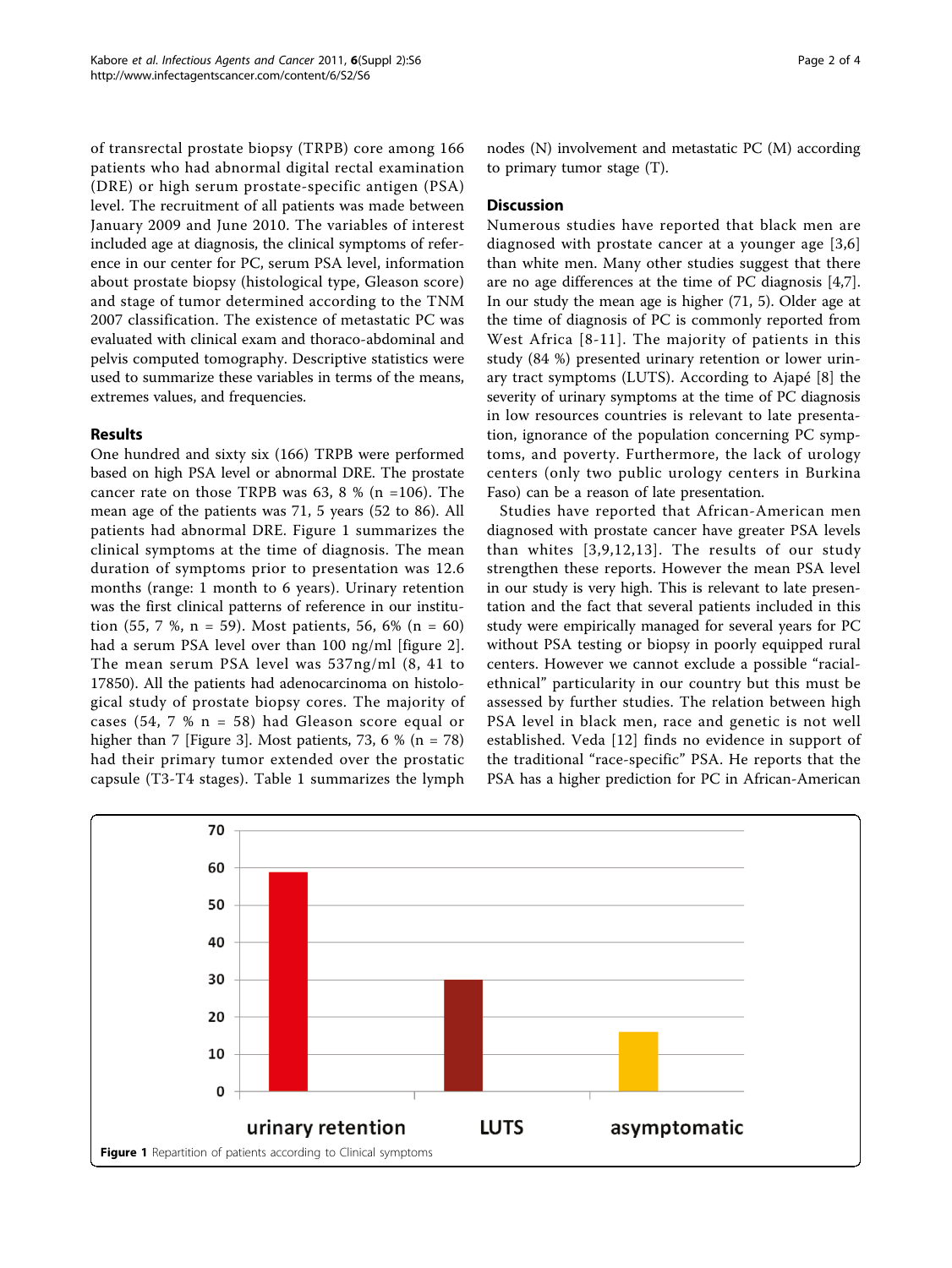men but concludes that this finding may be explained by genetic West African ancestry which needs further study.

Most PC cases reported in our study were high grade tumors with poor prognosis (PSA > 20 ng/ml, Gleason score 7-10, or clinical stage T3-T4). The explanation is late diagnosis and the lack of PC screening program in our country. The Gleason score is the most reliable factor in determining the biological characteristics of prostate cancer, tumor stage, and its prognosis. [\[3,14](#page-3-0)] Several reports that black men presented with more poorly differentiated PC than white. [[2,3,15](#page-3-0)] These results suggest more studies to evaluate if other factors such as diet, lifestyle, genetics played a role in high Gleason score reported in black men prior to late diagnosis and limited access to medical center.

PC screening remains controversial and expose to over diagnosis and overtreatment. In a recent review, Stavridis [[16\]](#page-3-0) concludes that, as we are aware, there is no sufficient evidence to recommend routine population screening for PC. Nevertheless, clinicians should provide information about potential benefits and risks of screening for PC, and the limitations of current evidence for screening, and make the final decision to screen or not. However, screening has the potential to reduce PC disparities in African black men. A good PC screening policy in Burkina Faso can reduce specific mortality by early diagnosis and raise the population awareness of PC. Arthur [[17](#page-3-0)] in Ghana promotes screening to improve early detection, management and prognosis of PC.

<span id="page-2-0"></span>